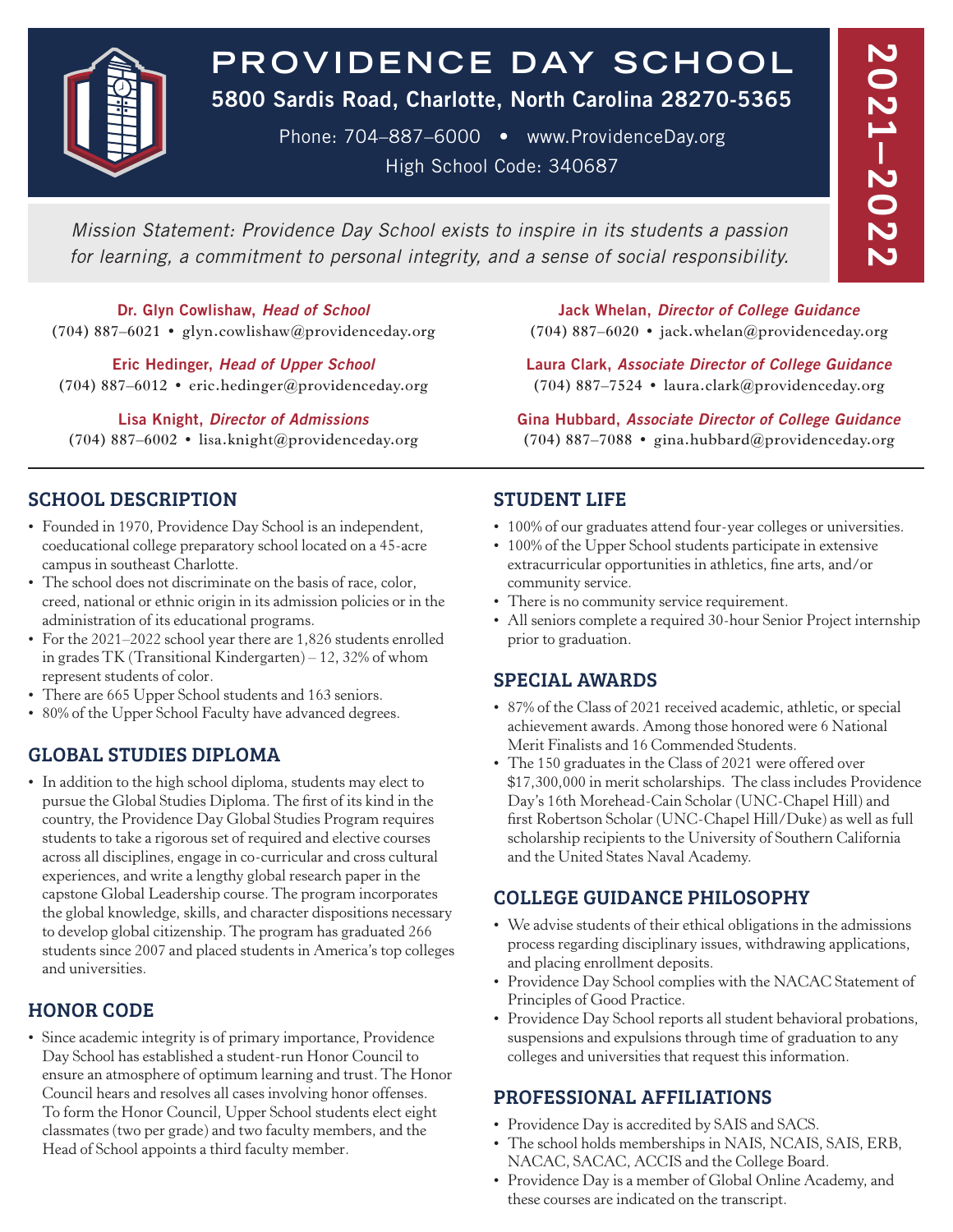|                                                                      | Letter      | ℅          | <b>GPA</b> |
|----------------------------------------------------------------------|-------------|------------|------------|
|                                                                      | $A+$        | $97 - 100$ | 4.33       |
| <b>GRADING SCALE</b>                                                 | A           | $93 - 96$  | 4.00       |
|                                                                      | $A -$       | $90 - 92$  | 3.67       |
| • Grades and GPAs on the Providence Day School transcript reflect    | $B+$        | $87 - 89$  | 3.33       |
| courses taken at Providence Day School only; transcripts for other   | B           | $83 - 86$  | 3.00       |
| schools attended will be attached as separate documents.             | $B -$       | $80 - 82$  | 2.67       |
|                                                                      | $C+$        | $77 - 79$  | 2.33       |
| • Yearly and cumulative GPAs reflect the weighting scale: .5 quality | C           | $73 - 76$  | 2.00       |
| point for Advanced courses, 1.0 quality point for AP courses. End-   | $C_{\cdot}$ | $70 - 72$  | 1.67       |
| of-course grades on the transcript reflect the unweighted grade.     | $D+$        | $67 - 69$  | 1.33       |
|                                                                      | D           | $63 - 66$  | 1.00       |
| • Providence Day School provides a quintile rank for its seniors.    | $D-$        | $60 - 62$  | .67        |

## ACADEMIC PROFILE

### **Quintile distribution of the Class of 2022 — (163 seniors) as of August 2021**

|                 | <b>Cumulative GPA Range</b> | <b>Mean SAT Reading Score</b> | <b>Mean SAT Math Score</b> | <b>Mean ACT Composite</b> |
|-----------------|-----------------------------|-------------------------------|----------------------------|---------------------------|
| First Quintile  | 4.588-4.204                 | 696                           | 706                        | 31                        |
| Second Quintile | 4.183–3.956                 | 674                           | 661                        | 28                        |
| Third Quintile  | 3.947-3.751                 | 662                           | 641                        | 27                        |
| Fourth Quintile | $3.735 - 3.326$             | 622                           | 571                        | 23                        |
| Fifth Quintile  | $3.310 - 2.113$             | 574                           | 556                        | 21                        |

## ADVANCED PLACEMENT SCORES

In May 2021, 401 Providence Day students took 925 AP Exams. School policy requires all students enrolled in an AP course to take the corresponding AP Exam. **80% of these scores were 3 or above, and 54% were 4's or 5's. 88% of students who took AP Exams in 2021 earned a score of 3 or higher.**

| Subject (# of exams)                 | 5  | 4        |    |    |   | Subject (# of exams)                 | 5.             |    |    |    |          |
|--------------------------------------|----|----------|----|----|---|--------------------------------------|----------------|----|----|----|----------|
| 2-D Art and Design (9)               |    |          |    |    |   | German Language (2)                  | 0              |    |    |    |          |
| Art History $(5)$                    |    |          |    |    |   | Human Geography (40)                 | 8              | 15 |    |    |          |
| Biology (32)                         |    | $\perp$  |    |    |   | Macroeconomics (51)                  |                | 10 | 11 |    | 20       |
| Calculus $AB(21)$                    |    |          | h. | h. |   | Microeconomics (51)                  |                | 10 | 13 | 15 | 12       |
| Calculus $BC(14)$                    | 12 | $\theta$ |    |    |   | Music Theory (10)                    |                |    |    |    | $\Omega$ |
| Chemistry $(17)$                     |    | h.       |    |    |   | Physics C: Elec. $& \text{Mag.}$ (6) |                |    |    |    |          |
| Chinese Language (10)                |    |          |    |    |   | Physics C: Mechanics (12)            | $\overline{c}$ | h  |    |    |          |
| Computer Science A (29)              | 6  |          |    | 6  |   | Psychology (59)                      | 17             | 24 |    |    |          |
| Computer Science Principles (104) 15 |    | 27       | 40 | 16 | 6 | Spanish Language (23)                | 8              | 9  | h. |    |          |
| English Language (72)                |    | 31       | 19 |    |   | Statistics (31)                      | 10             | 13 | h. |    |          |
| English Literature (29)              | b. | 8        | 11 | 4  |   | US Gov't and Politics (38)           | 9              |    | 11 |    |          |
| Environmental Science (36)           | 6  | 14       |    |    |   | US Historv(94)                       | 29             | 36 | 16 | 13 |          |
| European History (9)                 |    |          |    |    |   | World History (116)                  | 25             | 42 | 32 | 15 |          |
| French Language (14)                 |    |          |    |    |   |                                      |                |    |    |    |          |

## ADVANCED PLACEMENT POLICIES

- Students are admitted into AP courses based on grades in prerequisite courses, teacher recommendations, PSAT/SAT/ ACT scores, demonstrated motivation and a capacity to learn independently.
- Recommended maximum AP courses per year: one for sophomores, two for juniors, and three for seniors.
- All students enrolled in AP courses are required to take the AP exams.

F  $0-59$  .00

• Students scoring below 70 in an AP course will not receive additional weighting on their GPAs. Prior to the AP exam, they will also be required to take a teacher designed exam that will be averaged in as part of the second semester grade.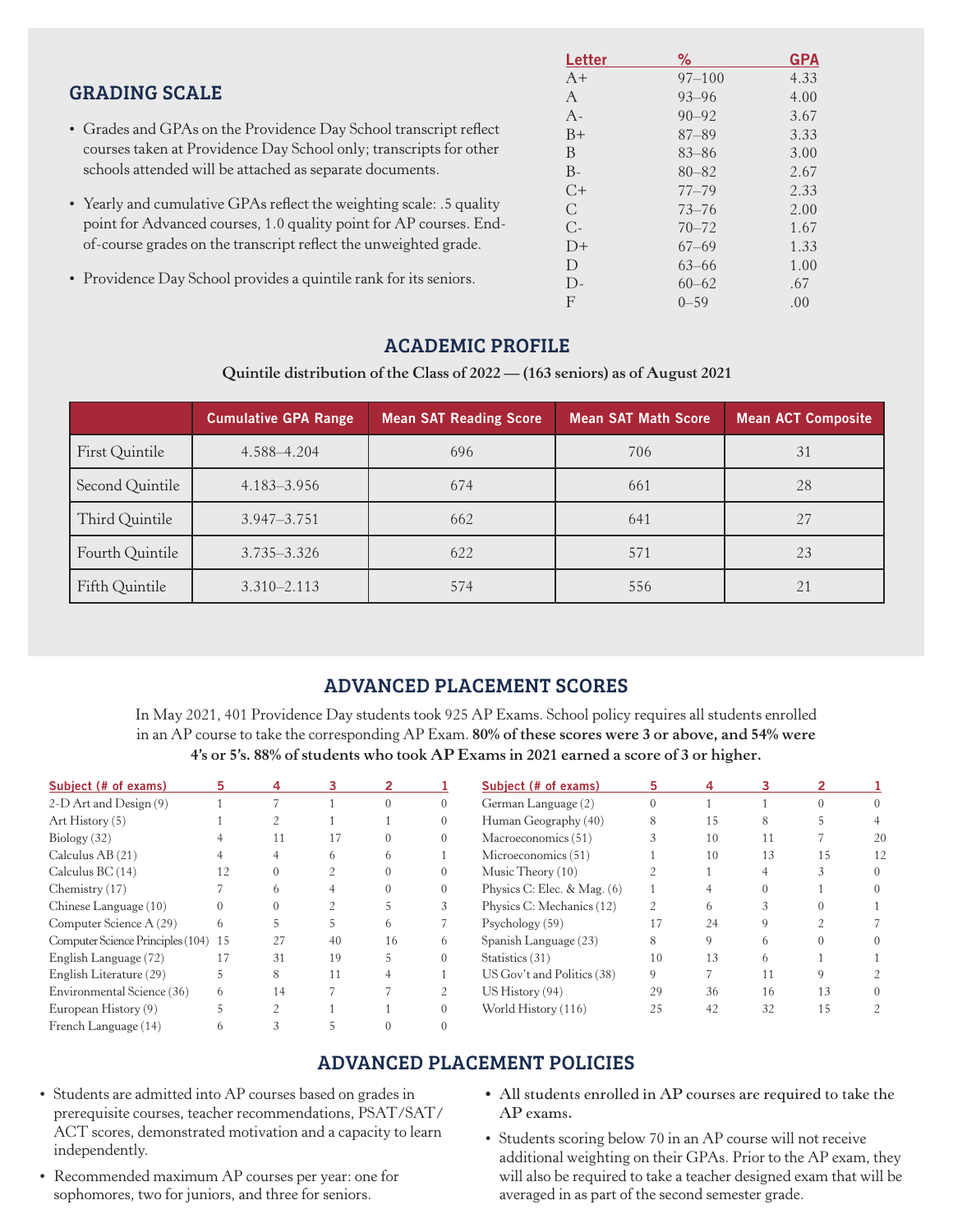## AP AND ADVANCED COURSE OFFERINGS

|                                                                        | <b>Advanced</b>                                                                                                                                                | <b>AP</b>                                                                                                                               |
|------------------------------------------------------------------------|----------------------------------------------------------------------------------------------------------------------------------------------------------------|-----------------------------------------------------------------------------------------------------------------------------------------|
| <b>English</b>                                                         | Current American Lit.                                                                                                                                          | English Literature and Composition, English Language and Composition                                                                    |
| <b>Mathematics</b>                                                     | Algebra II/Trig.<br>Analysis<br>Calculus<br>Calculus III (post-AP)<br>Differential Equations (post-AP)<br>Geometry<br>Linear Algebra (post-AP)<br>Pre-Calculus | Calculus AB and BC; Statistics                                                                                                          |
| <b>Science</b>                                                         |                                                                                                                                                                | *Biology, *Chemistry, *Physics, Environmental Science<br>(*classes meet two periods per day)                                            |
| <b>Computer Science</b>                                                | Advanced Structures in Java (post-AP)                                                                                                                          | Computer Science A, Computer Science Principles                                                                                         |
| <b>World Language</b><br>(See Graduation<br><b>Requirements below)</b> | French 6, 7<br>German 6<br>Latin $5, 6$<br>Spanish 6, 7<br>Mandarin Chinese 6, 7                                                                               | French Language, Chinese, German, Latin Vergil, Spanish Language                                                                        |
| <b>History</b>                                                         | Global Leadership                                                                                                                                              | World History, US History, European History, US Government and Politics,<br>Psychology, Microeconomics, Macroeconomics, Human Geography |
| <b>Fine Arts</b>                                                       | Honors Band, Honors Chorus, Honors Strings                                                                                                                     | Studio Art, Art History, Music Theory                                                                                                   |

## STANDARDIZED TEST SCORES — CLASS 0F 2021

| SAT (129 testers) | Mean/Middle 50% | ACT (145 testers) | Mean/Middle 50% |
|-------------------|-----------------|-------------------|-----------------|
| Reading & Writing | 653/600-720     | English           | $29.1/24 - 35$  |
| Math              | 645/580-720     | Math              | $27.3/24 - 31$  |
| Total             | 1298/1200-1420  | Reading           | $29.6/24 - 35$  |
|                   |                 | Science           | 27.7/24-33      |
|                   |                 | Composite         | $28.2/25 - 33$  |

## GRADUATION REQUIREMENTS: 22.5 UNITS

## **During each 18 week semester, students are required to take five academic courses and final exams.**

| English          | 4 units including English I, English II, and Writing Seminar or AP English Language      |
|------------------|------------------------------------------------------------------------------------------|
| Math             | 4 units including Algebra I, Algebra II, Geometry                                        |
| Science          | 3 units including Physics, Chemistry, Biology, or AP Biology                             |
| History          | 3 units including Global Civics, World or AP World History, US or AP US History          |
| World Language   | 2 units (3 units recommended)                                                            |
| Fine Arts        | 1 unit                                                                                   |
| PE/Health        | 2 units – Students who pass the Presidential Physical Fitness Test may exempt a semester |
| Computer Science | .5 units                                                                                 |
| Electives        | 3 units                                                                                  |